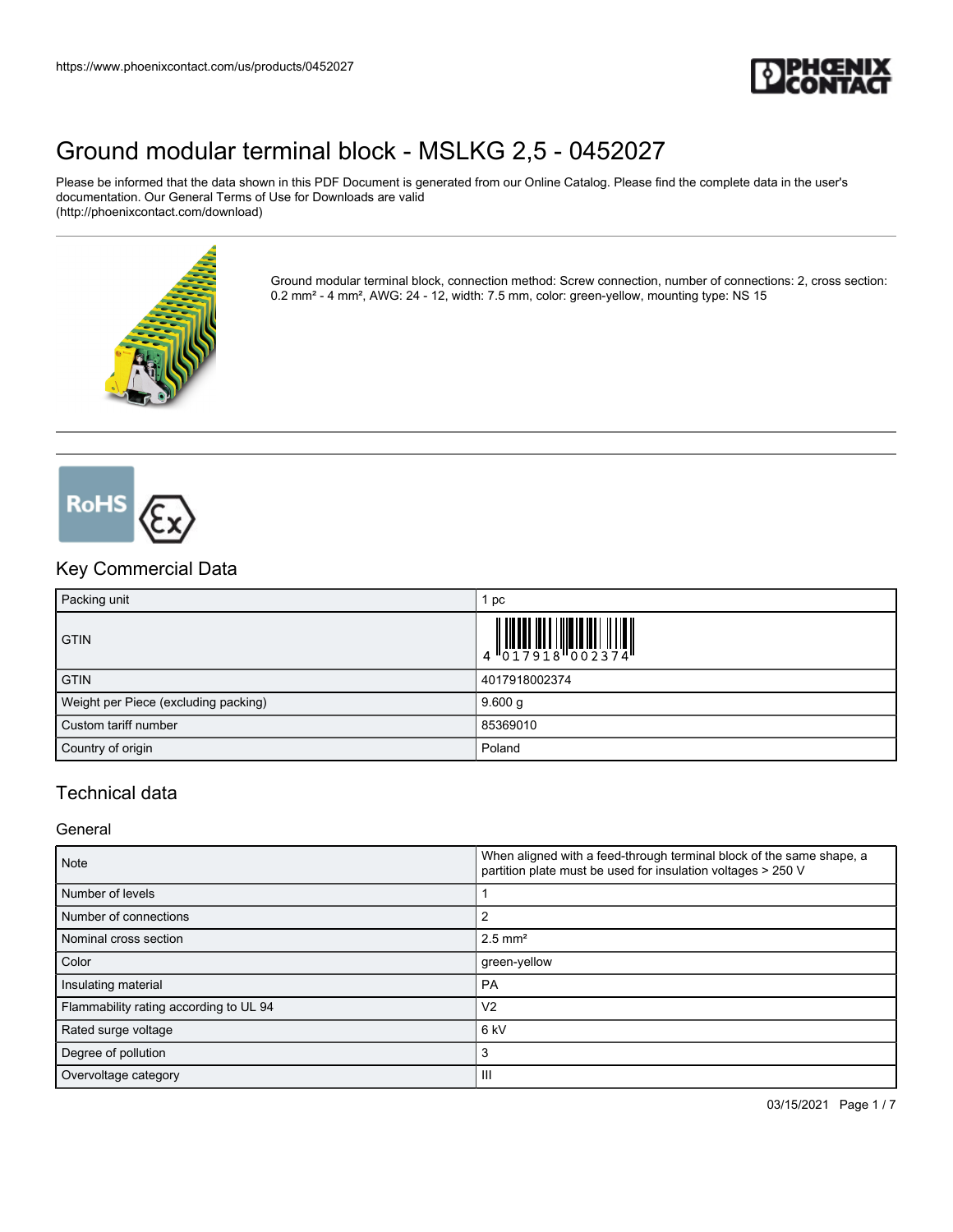

## Technical data

### General

| Insulating material group                                                      |                                                    |
|--------------------------------------------------------------------------------|----------------------------------------------------|
| Maximum power dissipation for nominal condition                                | 0.77 W                                             |
| Open side panel                                                                | No                                                 |
| Terminal block mounting                                                        | 0.5 Nm  0.6 Nm (PE foot with mounting screw, M2.5) |
| Relative insulation material temperature index (Elec., UL 746 B)               | 125 $^{\circ}$ C                                   |
| Temperature index of insulation material (DIN EN 60216-1 (VDE 0304-21)) 125 °C |                                                    |
| Static insulating material application in cold                                 | -40 $^{\circ}$ C                                   |

#### Dimensions

| Width        | 7.5 mm    |
|--------------|-----------|
| Length       | 35 mm     |
| Height NS 15 | $26.5$ mm |

### Connection data

| <b>Note</b>                                                                | Please observe the current carrying capacity of the DIN rails. |
|----------------------------------------------------------------------------|----------------------------------------------------------------|
| Connection                                                                 | 1 level                                                        |
| Connection method                                                          | Screw connection                                               |
| Screw thread                                                               | M <sub>3</sub>                                                 |
| Stripping length                                                           | 8 mm                                                           |
| Tightening torque, min                                                     | $0.6$ Nm                                                       |
| Tightening torque max                                                      | $0.8$ Nm                                                       |
| Connection in acc. with standard                                           | IEC 60947-7-2                                                  |
| Conductor cross section solid min.                                         | $0.2$ mm <sup>2</sup>                                          |
| Conductor cross section solid max.                                         | $4 \text{ mm}^2$                                               |
| Conductor cross section AWG min.                                           | 24                                                             |
| Conductor cross section AWG max.                                           | 12                                                             |
| Conductor cross section flexible min.                                      | $0.2$ mm <sup>2</sup>                                          |
| Conductor cross section flexible max.                                      | $2.5$ mm <sup>2</sup>                                          |
| Min. AWG conductor cross section, flexible                                 | 24                                                             |
| Max. AWG conductor cross section, flexible                                 | 14                                                             |
| Conductor cross section flexible, with ferrule without plastic sleeve min. | $0.25$ mm <sup>2</sup>                                         |
| Conductor cross section flexible, with ferrule without plastic sleeve max. | $2.5$ mm <sup>2</sup>                                          |
| Conductor cross section flexible, with ferrule with plastic sleeve min.    | $0.25$ mm <sup>2</sup>                                         |
| Conductor cross section flexible, with ferrule with plastic sleeve max.    | $1.5$ mm <sup>2</sup>                                          |
| 2 conductors with same cross section, solid min.                           | $0.2$ mm <sup>2</sup>                                          |
| 2 conductors with same cross section, solid max.                           | $1 \text{ mm}^2$                                               |
| 2 conductors with same cross section, stranded min.                        | $0.2$ mm <sup>2</sup>                                          |
| 2 conductors with same cross section, stranded max.                        | $1 \text{ mm}^2$                                               |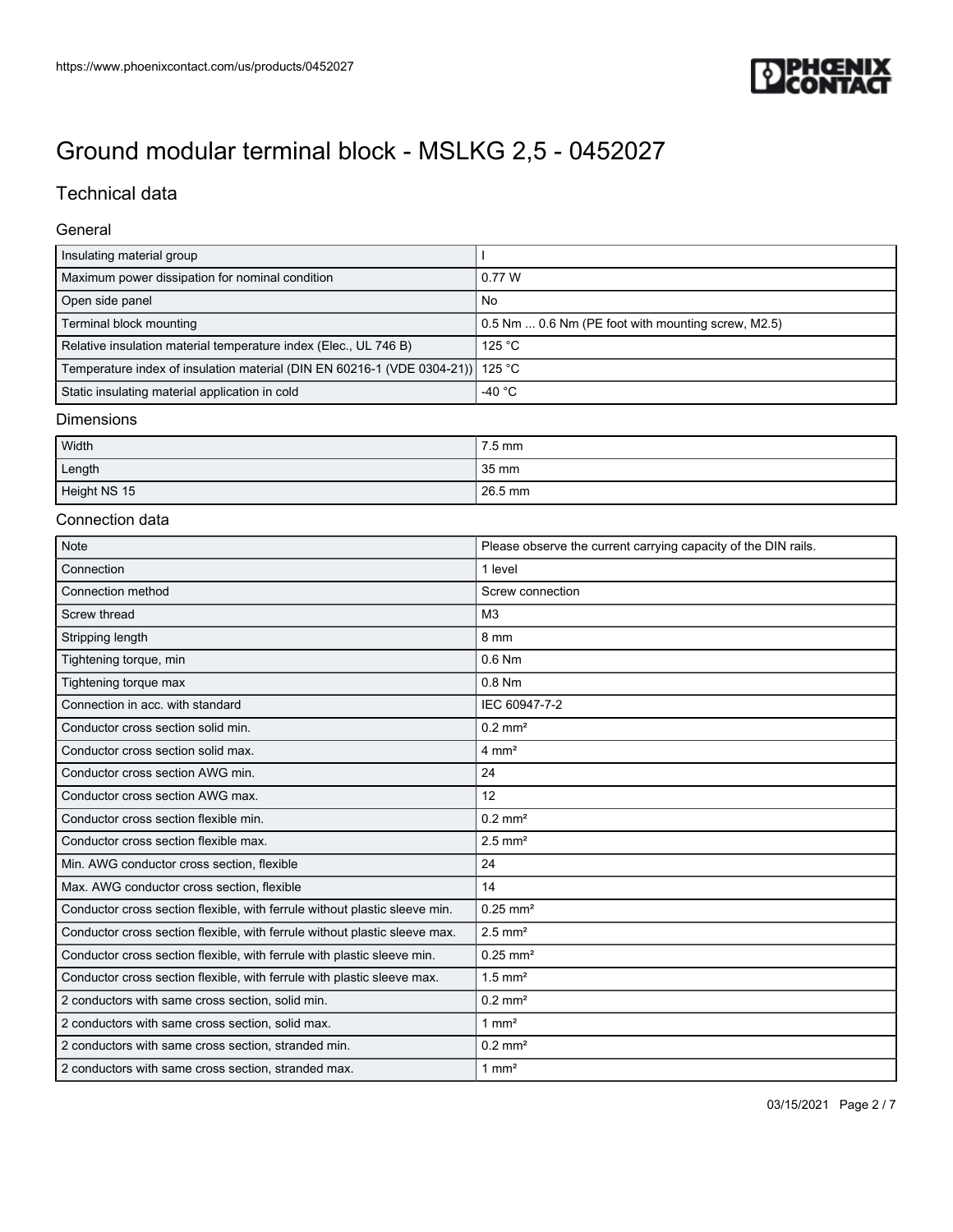

## Technical data

### Connection data

| Two conductors with the same cross section, flexible, with TWIN ferrules,<br>with plastic sleeve, minimum | $0.5$ mm <sup>2</sup>  |
|-----------------------------------------------------------------------------------------------------------|------------------------|
| Two conductors with the same cross section, flexible, with TWIN ferrules,<br>with plastic sleeve, maximum | mm <sup>2</sup>        |
| Two conductors with the same cross section stranded, with ferrule and<br>without plastic sleeve, minimum  | $0.25$ mm <sup>2</sup> |
| Two conductors with the same cross section stranded, with ferrule and<br>without plastic sleeve, maximum  | $1.5$ mm <sup>2</sup>  |
| Connection in acc. with standard                                                                          | <b>IEC/EN 60079-7</b>  |
| Conductor cross section solid min.                                                                        | $0.2$ mm <sup>2</sup>  |
| Conductor cross section solid max.                                                                        | $4 \text{ mm}^2$       |
| Conductor cross section AWG min.                                                                          | 24                     |
| Conductor cross section AWG max.                                                                          | 12                     |
| Conductor cross section flexible min.                                                                     | $0.2$ mm <sup>2</sup>  |
| Conductor cross section flexible max.                                                                     | $2.5$ mm <sup>2</sup>  |
| Internal cylindrical gage                                                                                 | A <sub>3</sub>         |

#### Ambient conditions

| Operating temperature                    | $\sim$ -60 °C  105 °C (max. short-term operating temperature 125°C)    |
|------------------------------------------|------------------------------------------------------------------------|
| Ambient temperature (storage/transport)  | -25 °C  60 °C (for a short time, not exceeding 24 h, -60 °C to +70 °C) |
| Permissible humidity (storage/transport) | $30\%$ 70 $\%$                                                         |
| Ambient temperature (assembly)           | l -5 °C  70 °C .                                                       |
| Ambient temperature (actuation)          | $-5 °C \dots 70 °C$                                                    |

### Standards and Regulations

| Connection in acc. with standard       | <b>CSA</b>            |
|----------------------------------------|-----------------------|
|                                        | l IEC 60947-7-2       |
|                                        | <b>IEC/EN 60079-7</b> |
| Flammability rating according to UL 94 | V <sub>2</sub>        |

### Environmental Product Compliance

| <b>REACH SVHC</b> | 4-Nonylphenol, ethoxylated                                                                             |
|-------------------|--------------------------------------------------------------------------------------------------------|
| China RoHS        | Environmentally Friendly Use Period = 50 years                                                         |
|                   | For details about hazardous substances go to tab "Downloads", Category<br>"Manufacturer's declaration" |

## Drawings

 $\circ$ 

 $\overline{\mathcal{I}}^{\circ}$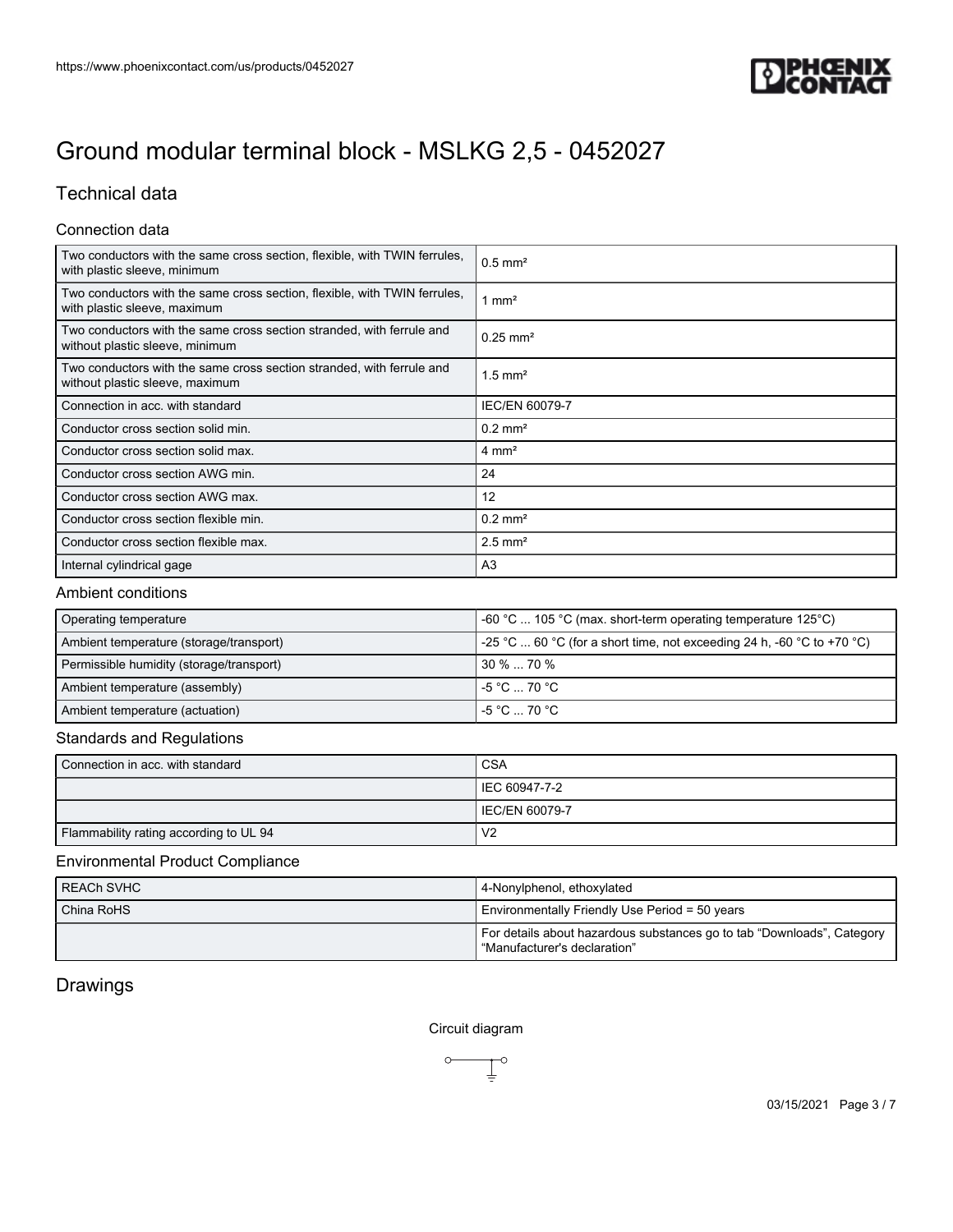

## **Classifications**

## eCl@ss

| eCl@ss 10.0.1 | 27141141 |
|---------------|----------|
| eCl@ss 11.0   | 27141141 |
| eCl@ss 4.0    | 27141100 |
| eCl@ss 4.1    | 27141100 |
| eCl@ss 5.0    | 27141100 |
| eCl@ss 5.1    | 27141100 |
| eCl@ss 6.0    | 27141100 |
| eCl@ss 7.0    | 27141141 |
| eCl@ss 9.0    | 27141141 |

## ETIM

| ETIM 2.0        | EC000901 |
|-----------------|----------|
| ETIM 3.0        | EC000901 |
| ETIM 4.0        | EC000901 |
| <b>ETIM 6.0</b> | EC000901 |
| ETIM 7.0        | EC000901 |

## UNSPSC

| UNSPSC 6.01          | 30211811 |
|----------------------|----------|
| <b>UNSPSC 7.0901</b> | 39121410 |
| <b>UNSPSC 11</b>     | 39121410 |
| <b>UNSPSC 12.01</b>  | 39121410 |
| UNSPSC 13.2          | 39121410 |
| <b>UNSPSC 18.0</b>   | 39121410 |
| UNSPSC 19.0          | 39121410 |
| <b>UNSPSC 20.0</b>   | 39121410 |
| <b>UNSPSC 21.0</b>   | 39121410 |

## Approvals

#### Approvals

### Approvals

CSA / UL Recognized / LR

#### Ex Approvals

IECEx / EAC Ex / NEPSI / ATEX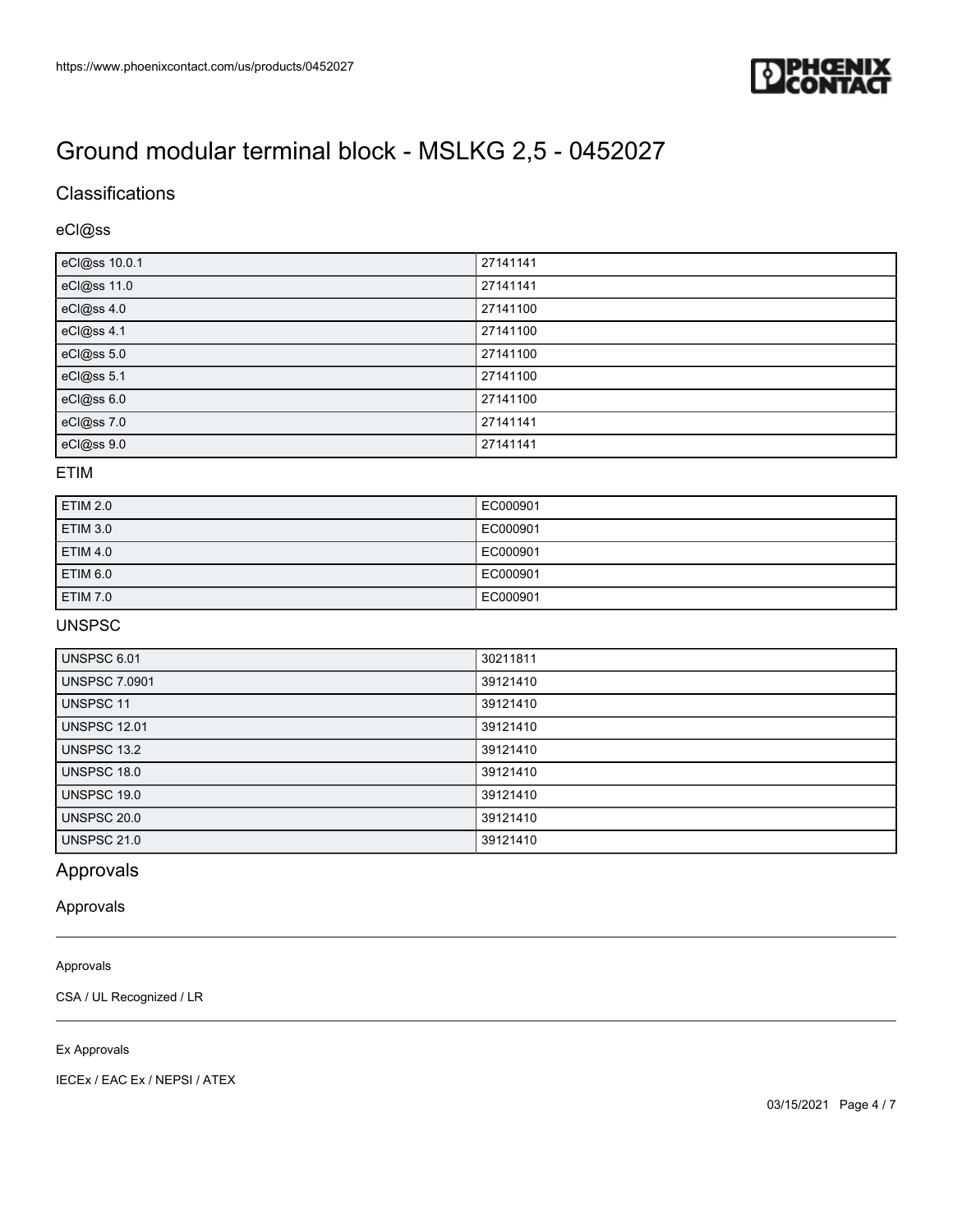

## Approvals

### Approval details

| CSA                         | http://www.csagroup.org/services-industries/product-listing/ |         | 13631 |
|-----------------------------|--------------------------------------------------------------|---------|-------|
|                             |                                                              |         |       |
| $\mathsf{Imm}^2$ /AWG/kcmil |                                                              | $28-12$ |       |
|                             |                                                              |         |       |

| UL Recognized              | A7 | http://database.ul.com/cgi-bin/XYV/template/LISEXT/1FRAME/index.htm |       | FILE E 60425 |
|----------------------------|----|---------------------------------------------------------------------|-------|--------------|
|                            |    |                                                                     |       |              |
| mm <sup>2</sup> /AWG/kcmil |    |                                                                     | 28-12 |              |
|                            |    |                                                                     |       |              |

| LR<br>Jovds<br><b>Keorster</b> | http://www.lr.org/en | LR2041789TA |
|--------------------------------|----------------------|-------------|
|--------------------------------|----------------------|-------------|

### Accessories

Accessories

DIN rail

I

[DIN rail, unperforated - NS 15 UNPERF 2000MM - 1401695](https://www.phoenixcontact.com/us/products/1401695)



DIN rail, unperforated, Standard profile, width: 15 mm, height: 5 mm, acc. to EN 60715, material: Steel, galvanized, passivated with a thick layer, length: 2000 mm, color: silver

[DIN rail perforated - NS 15 PERF 2000MM - 1401682](https://www.phoenixcontact.com/us/products/1401682)



DIN rail perforated, Standard profile, width: 15 mm, height: 5.5 mm, acc. to EN 60715, material: Steel, galvanized, passivated with a thick layer, length: 2000 mm, color: silver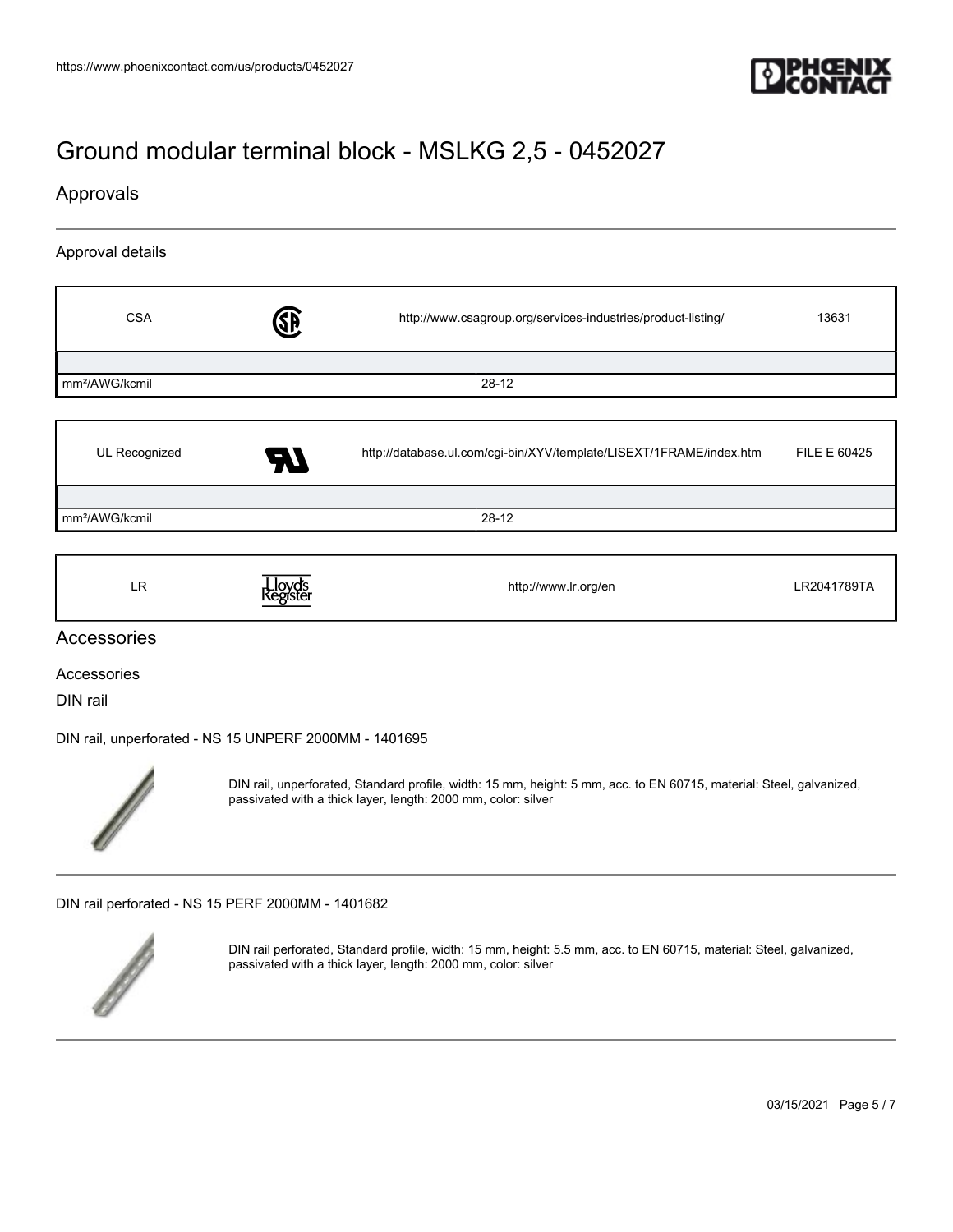

### Accessories

[DIN rail perforated - NS 15 AL PERF 2000MM - 1401763](https://www.phoenixcontact.com/us/products/1401763)



DIN rail perforated, Standard profile, width: 15 mm, height: 5.5 mm, acc. to EN 60715, material: Aluminum, uncoated, length: 2000 mm, color: silver

[DIN rail perforated - NS 15 WH PERF 2000MM - 1204096](https://www.phoenixcontact.com/us/products/1204096)



DIN rail perforated, Standard profile, width: 15 mm, height: 5.5 mm, acc. to EN 60715, material: Steel, Galvanized, white passivated, length: 2000 mm, color: silver

End block

[End clamp - CLIPFIX 15 - 3022263](https://www.phoenixcontact.com/us/products/3022263)



Snap-on end bracket, to be snapped onto NS 15 DIN rail

Labeled terminal marker

[Marker pin Zack strip - BN-ZB 7,5/WH CUS - 0824278](https://www.phoenixcontact.com/us/products/0824278)



Marker pin Zack strip, can be ordered: Strip, white, labeled according to customer specifications, mounting type: plug in, for terminal block width: 7.5 mm, lettering field size: 6 x 4 mm

Partition plate